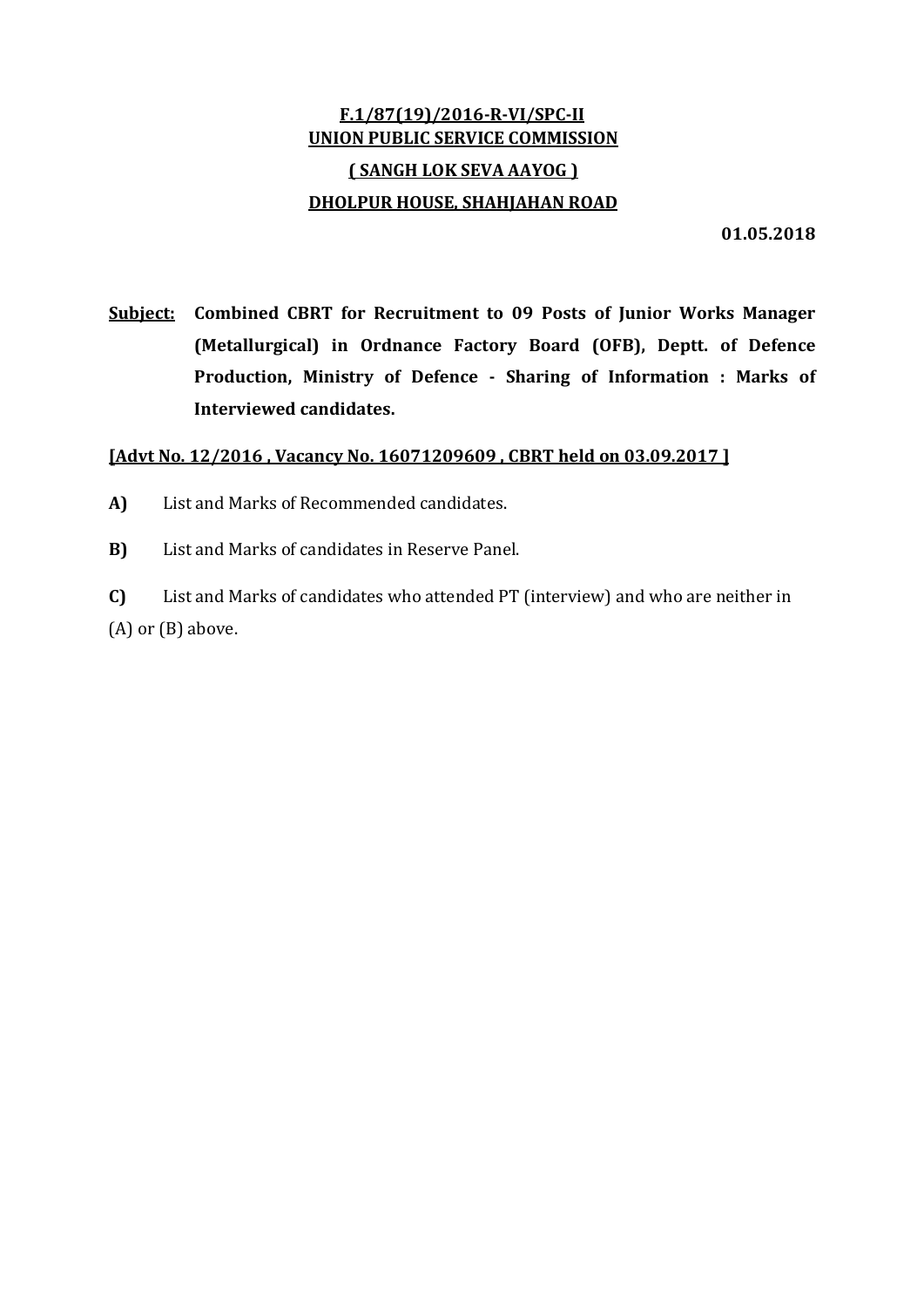(A) 09 POST OF JUNIOR WORKS MANAGER (METALLURGY), DODP, MINISTRY OF DEFENCE, CBRT HELD ON 03.09.2017

|               |                  | _____________________________________ |                  |                     |        |
|---------------|------------------|---------------------------------------|------------------|---------------------|--------|
|               | SNO. ROLLNO NAME | ____________________________________  | DOB <sub>a</sub> | COMM PH TOTAL MARKS |        |
|               |                  | 1 0000689 AABHAS UPADHYAYA            | 25/02/94         |                     | 265.00 |
| $\mathcal{L}$ |                  | 0000471 KURUVA HARISH BABU            | 15/11/92 OBC     |                     | 260.99 |
| $\mathcal{S}$ |                  | 0000046 NIZAMPATNAM SRINIVASA RAO     | 10/06/94 OBC     |                     | 249.99 |
| 4             |                  | 0000479 BISWAJEET SATAPATHY           | 30/06/93         |                     | 248.99 |
| 5             |                  | 0000229 KUNDAN KUMAR                  | 21/07/93 OBC     |                     | 247.00 |
| 6             |                  | 0000116 SOUMYA KANTA SAHOO            | 16/09/93         |                     | 247.00 |
| 7             |                  | 0000515 ANAND KUMAR                   | 16/05/91 OBC     |                     | 242.99 |
| 8             |                  | 0000195 SHIRISH VERMA                 | 11/12/88 OBC     |                     | 241.99 |
| $\mathsf{Q}$  |                  | 0000308 SABDASOTHU SRIANJANEYULU NAIK | 10/03/94 ST      |                     | 173.00 |
|               |                  |                                       |                  |                     |        |

(B) 09 POST OF JUNIOR WORKS MANAGER (METALLURGY), DODP, MINISTRY OF DEFENCE, CBRT HELD ON 03.09.2017

LIST OF CANDIDATES IN RESERVE PANEL

|                | SNO. ROLLNO NAME |                                | DOB      | COMM | PHTOTAL MARKS |
|----------------|------------------|--------------------------------|----------|------|---------------|
| 1              |                  | 0000695 ANKIT SHAKYA           | 13/02/93 |      | 244.99        |
| $\mathcal{L}$  |                  | 0000200 RANDHIR KUMAR PARASHAR | 24/03/92 |      | 240.99        |
| 3              |                  | 0000270 ANKIT SINGH            | 14/09/93 |      | 236.01        |
| $\overline{4}$ |                  | 0000161 SHARVAN KUMAR          | 04/10/92 | OBC  | 235.01        |
| $5 -$          |                  | 0000534 KISHORE KUMAR BEHERA   | 02/06/93 | OBC  | 231.99        |
| 6              |                  | 0000510 ASHWINI KUMAR SINGH    | 05/06/84 | ST   | 168.99        |
| 7              |                  | 0000219 ARDHENDU SING          | 19/04/94 | ST   | 137.01        |
|                |                  |                                |          |      |               |